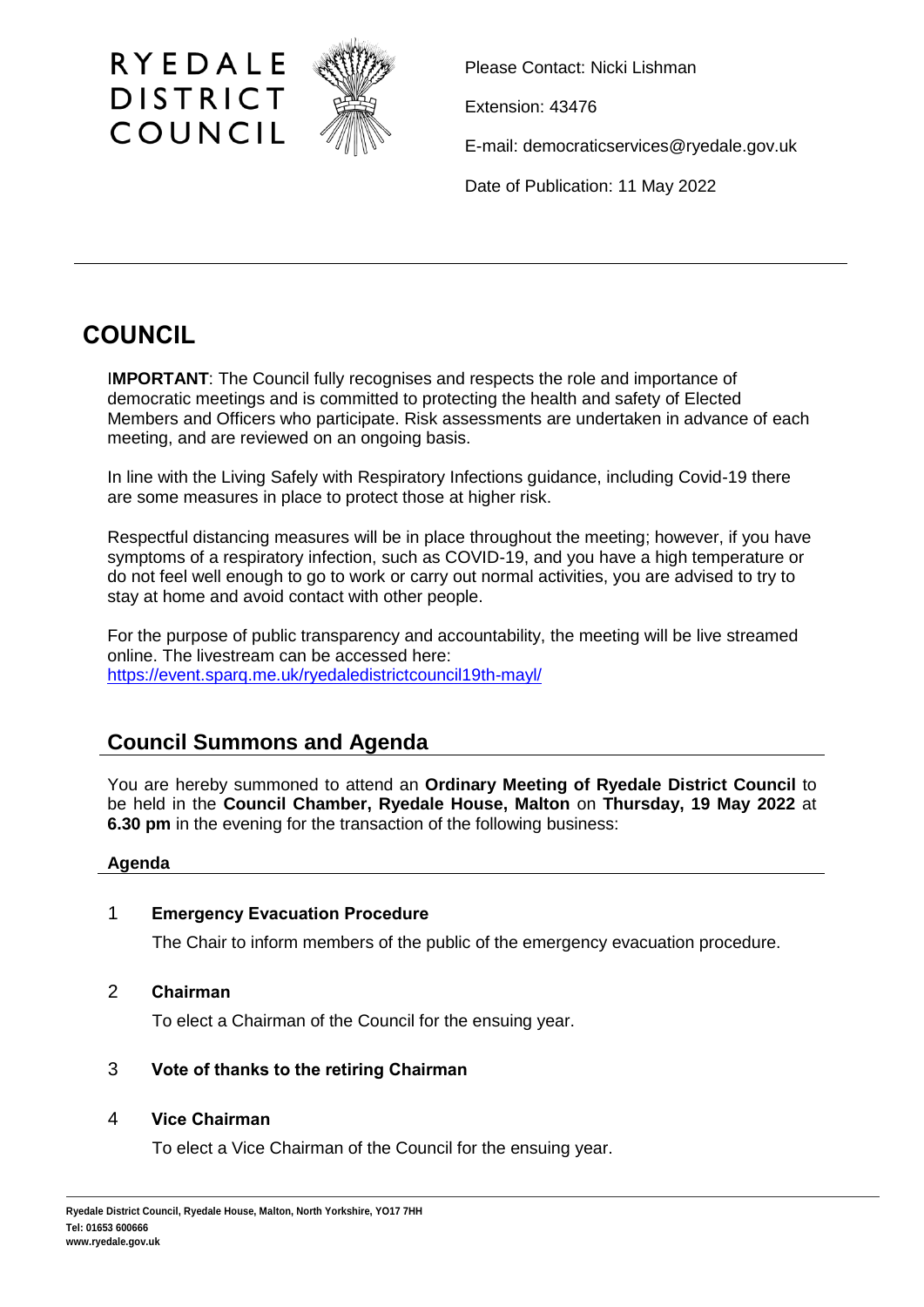### 5 **Apologies for absence**

### 6 **Minutes of the Annual Meeting of Council held on 20 May 2021** (Pages 5 - 18)

To approve as a correct record the minutes of the Annual Meeting of Council held on 20 May 2021.

Explanatory note - Minute 10 Recommendation 4

Following the passing of Councillor John Clark in July 2021, Councillor Keal took the Chair of Policy and Resources Committee.

Councillor A Clark was appointed to the Policy and Resources Committee at the meeting of Full Council held on 2 December 2021, postponed until 17 February 2022.

Following the resignation of Councillor Raper from the Council on 1 February 2022 Councillor Goodrick was appointed to the Overview and Scrutiny Committee.

#### 7 **Urgent Business**

To receive notice of any urgent business which the Chair considers should be dealt with at the meeting as a matter of urgency by virtue of Section 100B(4)(b) of the Local Government Act 1972.

#### 8 **Declarations of Interest**

Members to indicate whether they will be declaring any interests under the Code of Conduct.

Members making a declaration of interest at a meeting of a Committee or Council are required to disclose the existence and nature of that interest. This requirement is not discharged by merely declaring a personal interest without further explanation.

#### 9 **Announcements**

To receive any announcements from the Chair and/or the Head of Paid Service.

#### 10 **Leader of the Council and Deputy Leader of the Council**

In accordance with the Council Constitution (Part 4 – Rules of Procedures) to decide whether to appoint a Leader and Deputy Leader and, if these are to be appointed, to decide who they shall be.

#### 11 **The allocation of seats on Committees between political groups and the appointment of Members to Committees** (Pages 19 - 28)

- a) Committees for 2022/23
- b) The allocation of seats on Committees between political groups
- c) The appointment of Chairs and Vice Chairs of Committees
- d) The appointment of Members to Committees
- 12 **Urgency Powers - Community Grants** (Pages 29 32)

[To receive a Council level decision made under Urgency Powers, as required under the](https://democracy.ryedale.gov.uk/ieListDocuments.aspx?CId=114&MID=3452#AI25559)